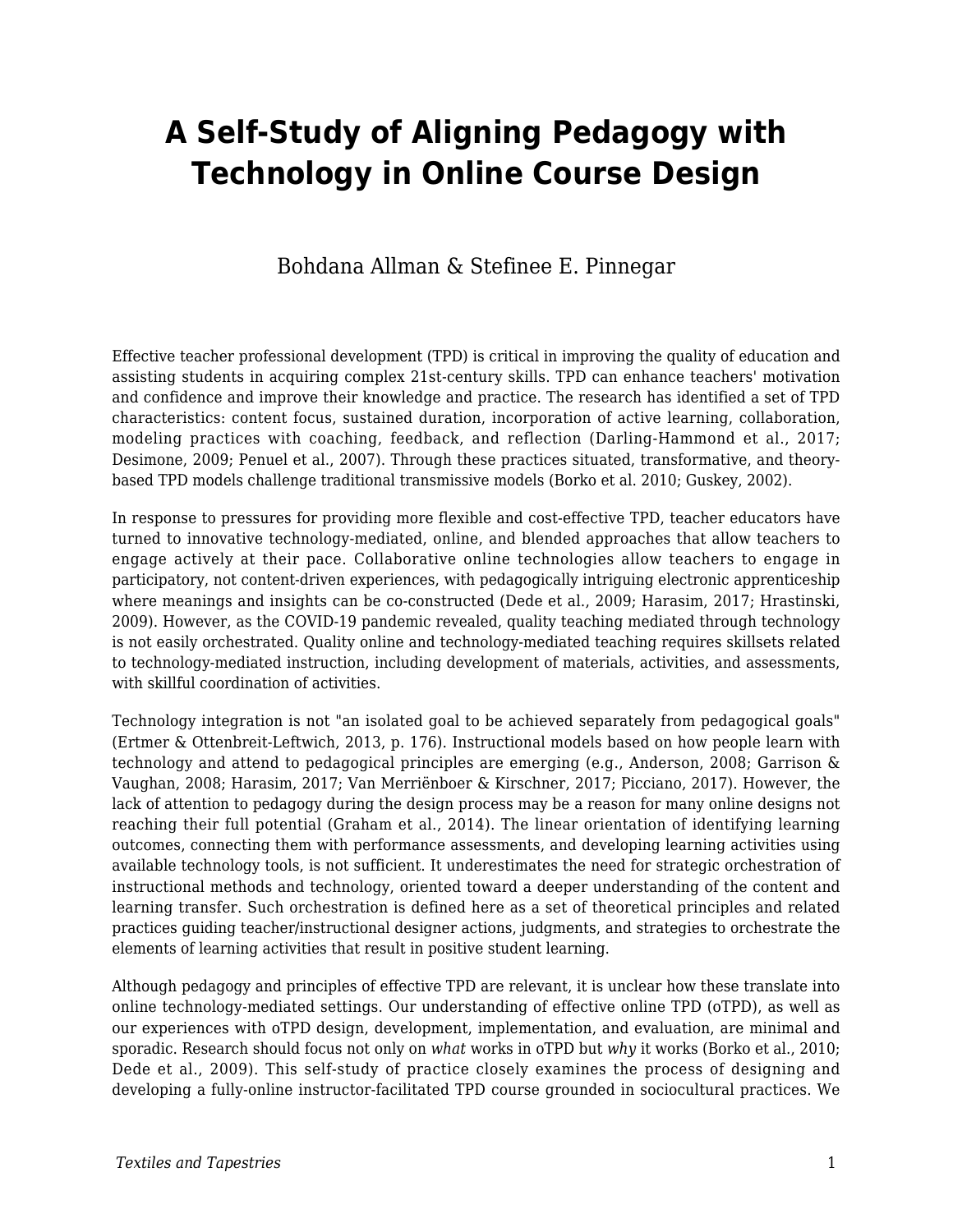explored our process of creating a course template and examined our decision-making patterns in designing the course. We sought to identify the design principles of practice that emerged in our work.

## **Methodology**

The study was conducted during the design phase of a larger research project. Our project attended to principles of design-based research (McKenney & Reeves, 2018). Because of our orientation to developing assertions for action and understanding, we selected the S-STTEP (self-study of teaching and teacher education practices) methodology (LaBoskey, 2004; Pinnegar and Hamilton, 2009). Our self-initiated disciplined inquiry into our situated practice to improve practice allowed us to examine decision-making during template design. We attended to particulars of the design, considered the context of decisions, and retrospectively reviewed design processes identifying patterns. Our study was rooted in an ontological orientation grounded in our relationship to others, traced our rigorous and consistent dialogue and collaborative conversations with critical friends (Hamilton & Pinnegar, 2017).

### **Participants and Data Sources**

Our team included a researcher/instructional designer, an instructional designer, and a teacher educator. The researcher/instructional designer, Bohdana, has a background in applied linguistics, experience in design, teaching, and research related to socio-culturally grounded TPD. The collaborating instructional designer brought experience in instructional design coupled with a K-12 teaching background. The teacher educator (Stefinee), an S-STTEP researcher, brought experience in designing curriculum and pedagogies representing sociocultural theory.

Data included nineteen recordings of collaborative conversations recordings, each lasting approximately one hour, including artifacts related to the developing template and course materials developed during the discussions. Bohdana analyzed the recorded collaborative meetings and related artifacts with Stefinee acting as a critical friend.

### **Procedures and Data Analysis**

The analytic steps and processes, outlined sequentially, took place iteratively as data was continuously collected, analyzed, and interpreted and was part of the decision-making process. The analysis utilized two levels of continuous comparative techniques: (1) immediately after each meeting and (2) at the end of data collection. These recursive processes used from the onset of the study were practical and "enliven the research process and push toward the evolution of ideas to uncover possible insights and oversights… generat(ing) questions and point(ing) to new directions" (Pinnegar & Hamilton, 2009, p. 149), benefiting the process.

We met regularly for twelve months, collaboratively reviewing progressing course design. At the end of meetings, we explored solutions bringing them to the next conversation. Pivotal points were revisited during subsequent meetings. Collaborative conversations were recorded and transcribed shortly after meetings. Transcription accuracy was verified, and transcripts adjusted as needed. Raw data was organized into initial codes and conceptual categories through open coding (Corbin & Strauss, 2008). In reviewing the codes and categories, we recognized that initial coding was informed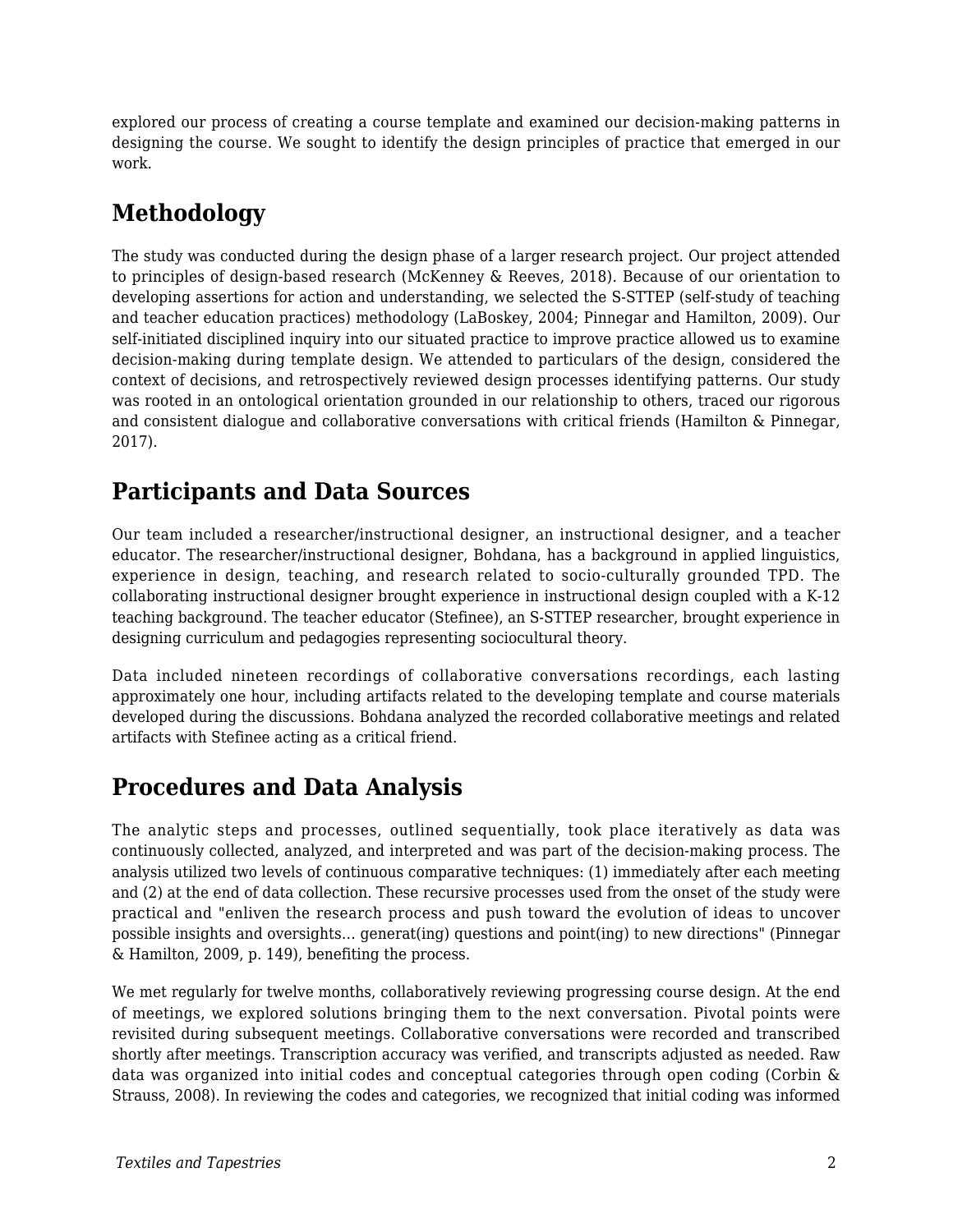by both the data and our theoretical orientation, understanding, and values (Ryan & Bernard, 2003). We then decided to pursue two separate strands of inquiry: (1) understanding the elements and steps of the online TPD design process and (2) engage in S-STTEP to understand and improve practices revealed in the design process. Results of the first project are reported elsewhere (Allman & Leary, 2020). A discussion of the S-STTEP project is presented below.

Looking beyond initial codes and categories (Corbin & Strauss, 2008), the core phenomenon of aligning physical and pedagogical layers was identified, and additional themes, interrelationships, and patterns were explored. We employed critical reflection cycles focused on uncovering and making accessible our embodied knowledge, enabling articulation of patterns. We explored similarity and contiguity-based relationships, which improved the quality of our data analysis (Maxwell & Miller, 2012).

### **Trustworthiness**

Multiple investigators, member checks, and reflexivity supported our trustworthiness and increased credibility, dependability, and confirmability (Lincoln & Guba, 1985). We used audit trail, exemplarbased validation, and negative case analysis (LaBoskey, 2004). Attending to contiguity as well as similarity allowed us to guard against overgeneralizing and supported credibility of the findings (Maxwell & Miller, 2012).

### **Assertions for Understanding**

The core phenomenon of aligning pedagogy and technology emerged from our analysis of the design process. We organized our ideas as interconnected tensions (Berry, 2007). We wove a fabric of understanding from strands of contradictions, turning the strain and pull into something strong and valuable. Because of the varied perspectives and different design roles, unique patterns became evident. These provided necessary *taut* while our intense collaboration and mutual respect kept a proper *balance*. Upon carefully exploring the tensions, we recognized emerging solutions to our problems, allowing us to identify useful processes and guiding principles.

Assertions for understanding from our self-study of design practice are presented as three strands of tensions: (1) delivery vs. pedagogy, (2) content-driven vs. participatory, and (3) theory vs. practice. The following excerpt from collaborative conversation 4 is an excellent example of all three tensions present, proposing a potential approach:

Stefinee: What I think you do is you articulate your understanding, like based in the research, on Vygotsky's notion of sociocultural teaching. Then you look at the constraints and affordances that are offered by online instruction... And then you talk about your design as the way in which you meet those affordances and the ways in which you enhance it…. You take those constraints, and you say, 'So these are constraints, and they're not tenable. What do we do to overcome those constraints in ways that mirror sociocultural theory rather than traditional direct instruction practice?' Although direct instruction can be a part of it…

Tonya: Something like here's a traditional discussion board or a traditional prompt (that) is used all the time... Post once, reply twice… But look at what's happening in that and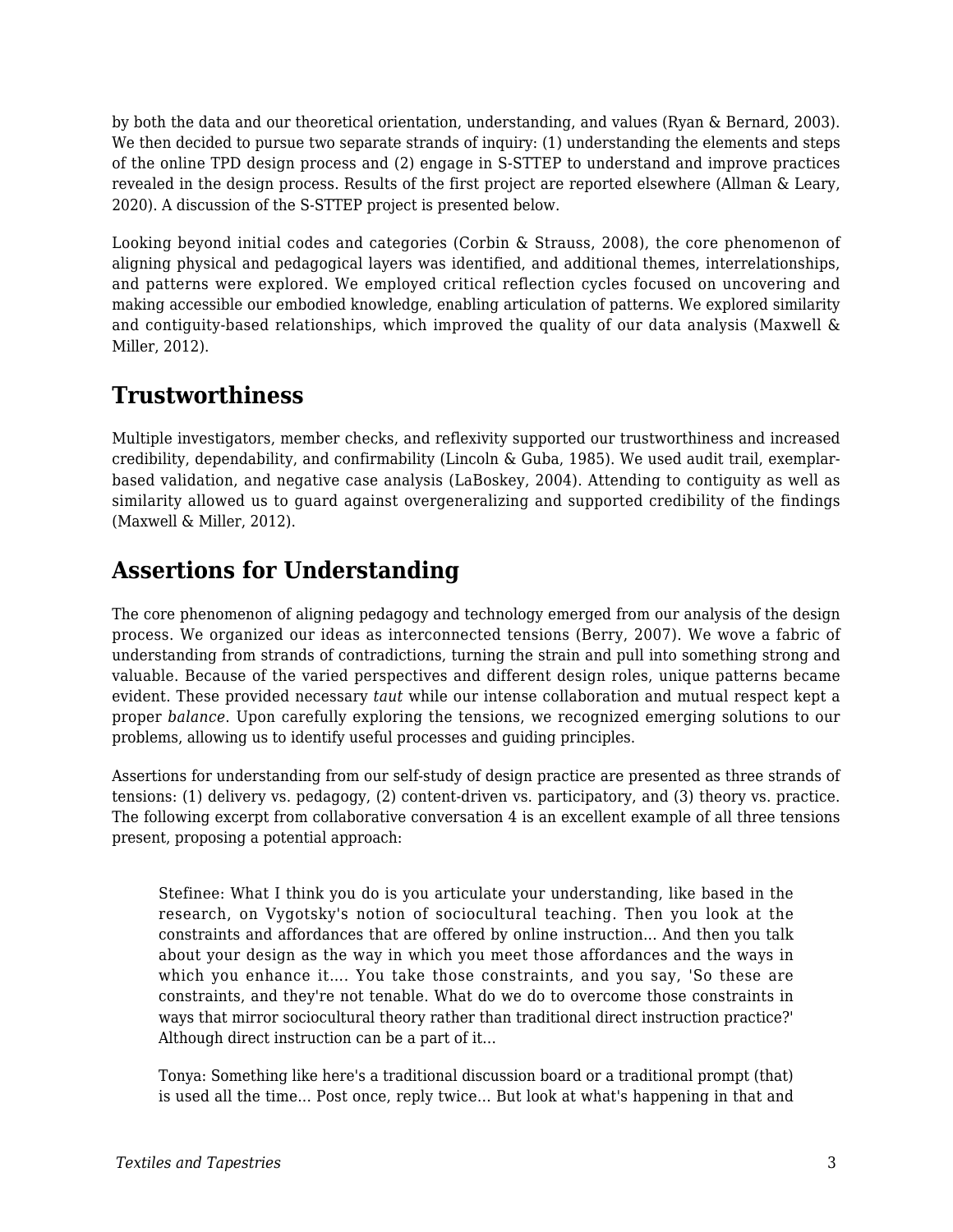then say, 'Is it applying to sociocultural theory? Or, is there a way that we can use the discussion boards and use those tools better in our online courses?'

Bohdana: Like, you're not creating deeper thinking and meaningful experiences…

Tonya: Yeah. And these are the things that we're missing. Is there a way we could still use this technology but enrich it?

Each tension present in this illustration is discussed in detail below.

#### **Tension #1: Presentation vs. Pedagogy**

Throughout our collaboration, we noticed the constant interaction between focusing on technology use or pedagogy. The focus between attention to technology or pedagogy shifted within an individual's comments, depending on the role assumed from moment to moment. For example, Tonya's comment about using the discussion board better is an example of the linking of technology and pedagogy. Instructional design roles required our attention to the presentation and delivery of instruction through technology using technology tools and driven by issues of cost and access (Graham et al., 2014). On the other hand, the teacher educator roles required our attention to the underlying pedagogical structures and related methods and strategies as effective TPD entails modeling, experiencing, and practicing effective pedagogy (e.g., Darling-Hammond et al., 2017; Wiggins & McTighe, 2005).

#### **Alignment of Pedagogy with Technology**

In examining the tension between presentation and pedagogy, we recognized these seemingly disparate areas of focus exemplified two layers of design that need to be aligned. The physical layer with surface features of presentation and instructional delivery is related to access and cost issues – a priority for instructional designers. The underlying pedagogical layer, represented by structures and strategies and focused on supporting learning and reaching outcomes, is critical for teacher educators. To optimize instruction, the pedagogical layer, including careful attention to learners' needs, must be aligned with affordances of the technological layer (Antonenko et al., 2017; Bower, 2008; Graham et al., 2014).

#### **Tension #2: Content-Focused vs. Participatory**

The tension of favoring either content-focused or participatory models enabled our recognition of the issues we faced in moving toward reconciling these conflicts. Instructional design and teacher education reside within educational psychology, but each takes a different orientation to learning which then influences the choice of instructional theories and differences in approaches to instructional design. In the discussion of our online TPD design, we indicated that instructional design experts tend to choose content-focused independent study online models with controlled interactions. Their model choices are likely to be aligned with a social learning theory framework (Bandura & Walters, 1977), acknowledging that learning is social and occurs in cycles of action, focusing on individual learning and the use of rewards, repetition, and modeling as the fundamental ways to promote learning. Some models are centered in social constructivism and recognize valuable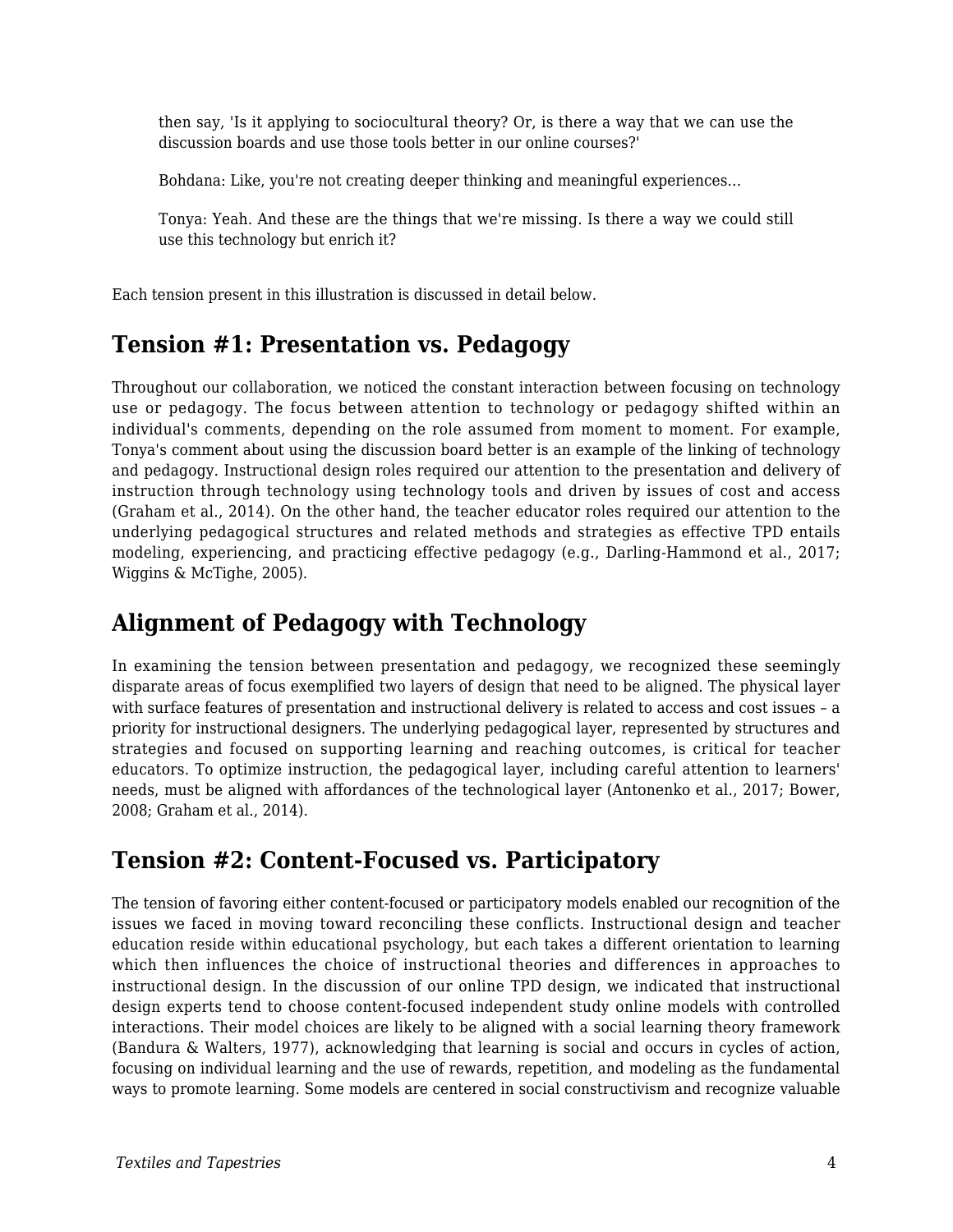principles of communities of practice (e.g., Anderson, 2008; Garrison & Vaughan, 2008; Harasim, 2017). However, instructional designers typically develop course activities that conceptualize the learner as working in isolation, moving toward pre-determined and discrete learning outcomes, and activities are set in place generally without space for adjustment. The learner produces, and the teacher evaluates.

Teacher educators ground their instruction within participatory frameworks, where knowledge emerges through collaborative interaction in learning activities supported by modeling and scaffolding and coaching from more experienced others. Learning activities begin by capitalizing on background knowledge and experiences before new content is brought in.

Learners make deep connections through interaction and extend learning through collaboration in producing artifacts that represent their learning, requiring frequent adjustment. In this case, there is an orchestration of content and activities, with a certain level of flexibility in order for the instructor to adjust and guide learners toward intended outcomes (Dalton & Tharp, 2002; Darling-Hammond et al., 2017; Vygotsky, 1978).

While multiple theories might be used to bring about creative and conceptually sound solutions sensitive to learning contexts, designers must choose theories congruent with design specifications and requirements, carefully examine underlying theoretical assumptions and possible implications, and apply them in flexible yet coherent ways (Yanchar & Gabbitas, 2011). We identified two ways that helped us bring together the two theoretically contrasting models of instruction: identifying core attributes and specifying fixed and flexible element within the design.

## **Identifying Core Attributes**

An essential step for aligning pedagogy and technology is identifying a set of core attributes in the pedagogical layer that would lead to desired outcomes (Graham et al., 2014). In our design, the choice of core attributes was guided by best TPD practices. Figure 1 shows the proposed alignment of the physical and pedagogical layers with their associated core attributes revealed in our conversations.

#### **Figure 1**

*Identified Core Attributes of the Course Design Layers and their Proposed Alignment*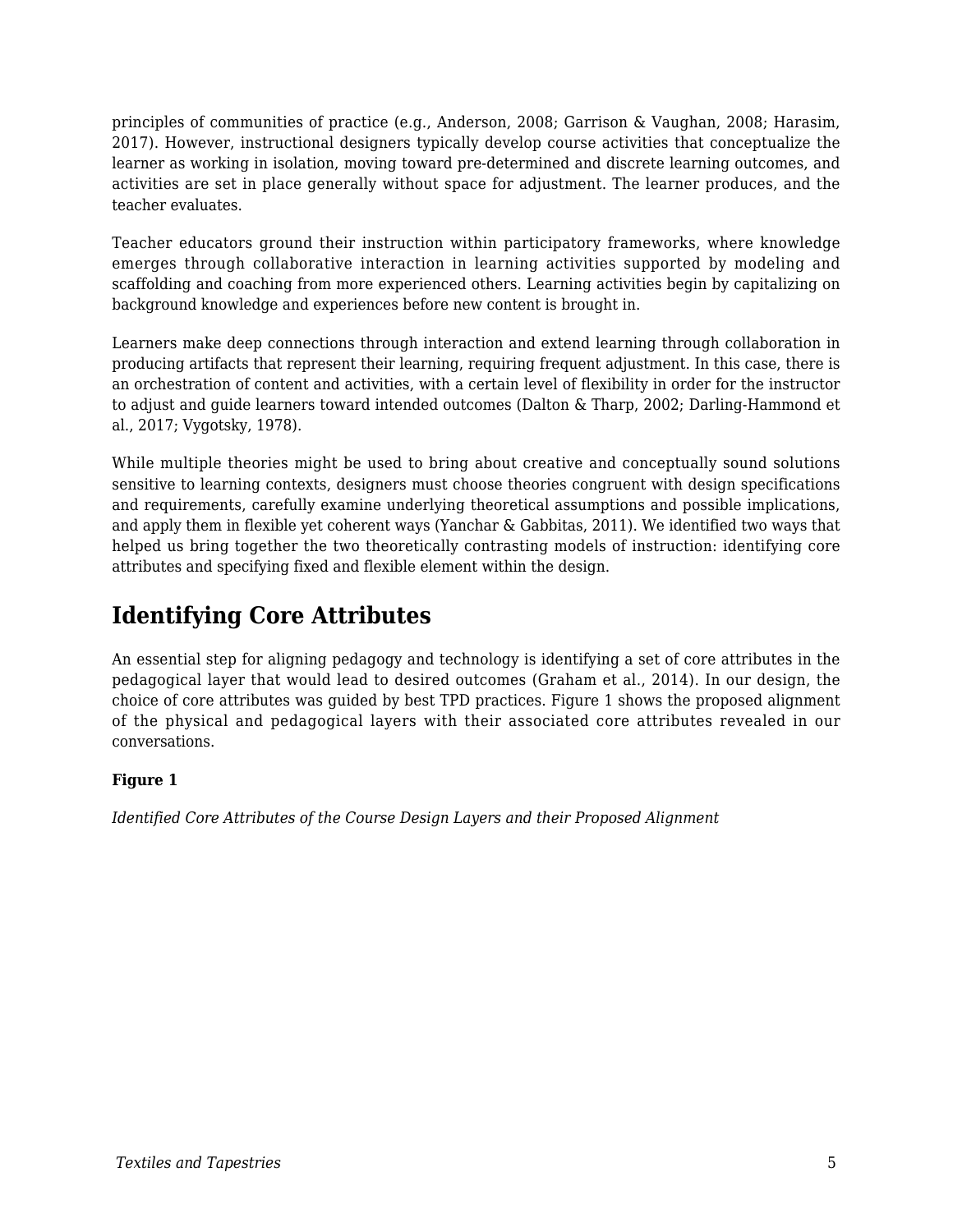

In order to reach our overall TPD aims of changing teachers' beliefs, attitudes, knowledge, and classroom practices, the courses need to be grounded in sociocultural theory with learner-centered, dialogic, and inquiry-based instruction and design encouraging active collaborative participation, supports a variety of quality interactions with content, peers, and instructor, models effective practices, promotes theory-to-practice connection, and fosters deep engagement through reflection. Notice, in Figure 1, the physical layer focused on presentation and delivery is without preset attributes, being determined on a task level during the alignment process explained below.

## **Fixed and Fluid Design Elements**

Another way we were able to bring together the content-driven and participatory instructional models was to keep some elements of learning experiences fixed (design-based) and allow other elements to become fluid (instruction-based). Teachers cannot be continually present to each student. Therefore in the moment of interaction with a student, they must be completely present (Rodgers & Raider-Roth, 2006). Intentionally identifying fixed and fluid design elements ensures such presence. Providing fluid elements in strategic places enables facilitators to adjust instruction as necessary to attend to the needs of individual learners as well as group learning needs, adjust the trajectory of the interactions, push through to overcome barriers, move the negotiation of understanding to next levels, and ultimately enhance the learning experience.

Emergence of this understanding is evidenced in the following exchange from collaborative conversation 16:

Stefinee: A liminal space is like a boundary and it's like you're not really one thing, and you're not another… and you've created this liminal space so you've done quite this straightforward school independent work, and then you've brought them and you've had them co-construct something, still very safe, and then right here you have this liminal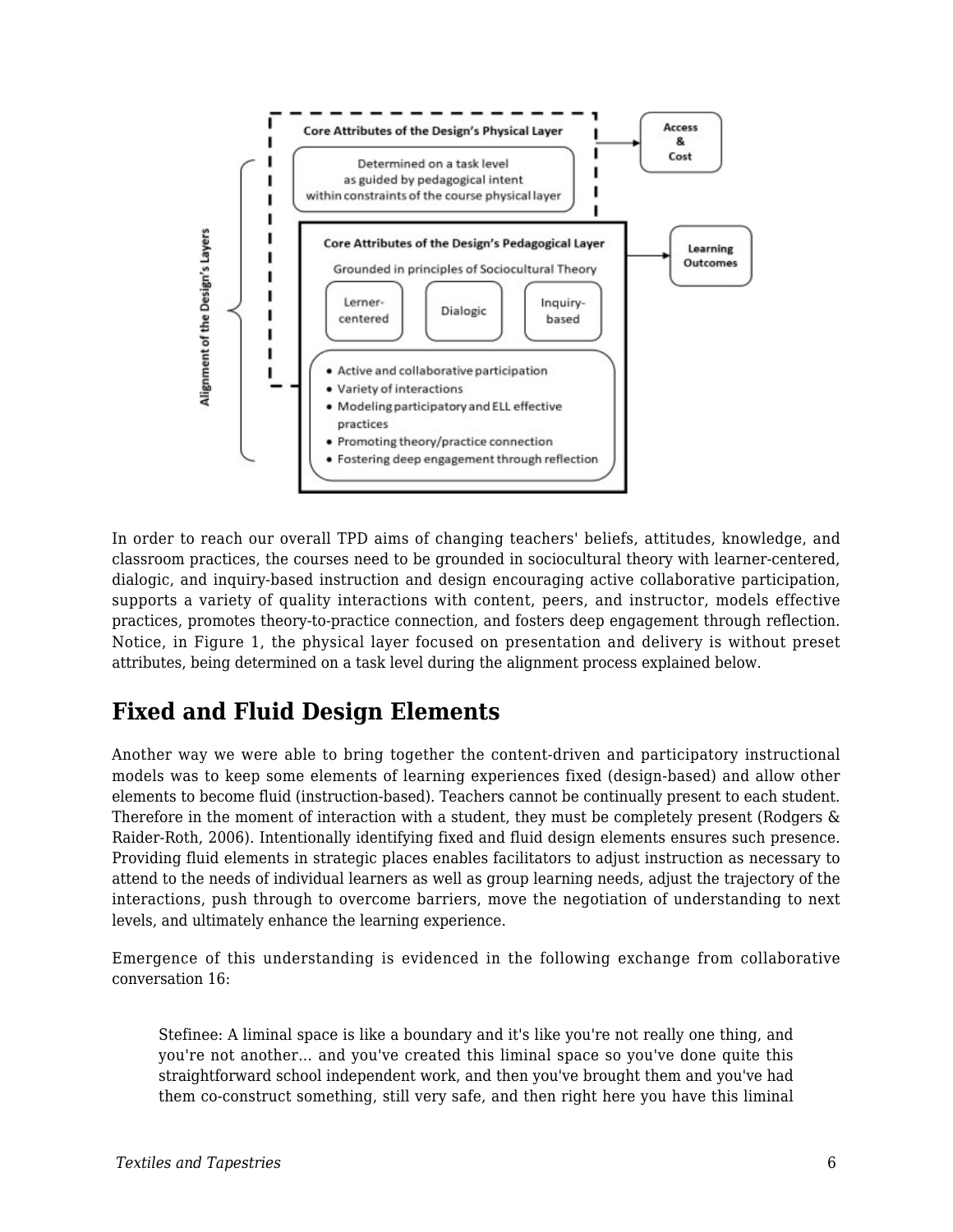space where you have opportunity for the more capable other to interject themselves… and so even though this is a small space, it's a large space, because what if I, as the facilitator, come in and this group has got it completely wrong… I'm gonna be really disruptive in that space, but if I come in and oh, these guys are really on track… in that space, we also want to teach our facilitators how to compliment the things that are right. Because how many times have you written a paper and it comes back red and you fix it and then you just get more red because the teacher didn't say to you, "I love this part, it's working exactly the way it should, and I'm having you redo this part."

Bohdana: …rather than just corrections.

Stefinee: And there also has to be this "this is what you're doing right" in that liminal space, so you're continuing to push them to do what you want, but you're disrupting if they're going off track. So, that's one of the things, and you represented it, that it was there, but I think we just need to be…

Bohdana: …be more open about it.

Stefinee: Yes, because it could be a really big space, right, but it's not.

Tonya: But the nice thing is that the teacher can really prepare for that if she's following along on their individual and group work. She shouldn't be in shock. She shouldn't get in there and be like, "Wow, they're way off, now I'm going to redirect them!" She would know, "I'm probably going to redirect in these areas, and I really already like these things they've talked about." And she can know and play off of…

Bohdana: But it really has two functions, or possibly three. One is to gather information about the students, about their background knowledge and possibly connect it throughout the instruction; second, whether they're on track or not; and third, assessment purposes and push them.

Stefinee: Yes, also to push so their products are better. Right, so that space, you know, this is one of the unique things we're doing and it's not that people aren't doing it all the time online, they're just not talking about it in that way. Right, they're not talking about that as an instructional space, as a pedagogical space.

#### **Tension #3: Theory vs. Practice**

The ongoing tension between theory and practice surfaced in our discussions. It brought together all threads, helped us recognize commonalities in incommensurable views, and directed us toward particular solutions. An excerpt from collaborative conversation 21 illustrates this:

Stefinee: This conception… that there's nothing more practical than a good theory, and there's nothing more theoretical than a good practice. But what happens is in the middle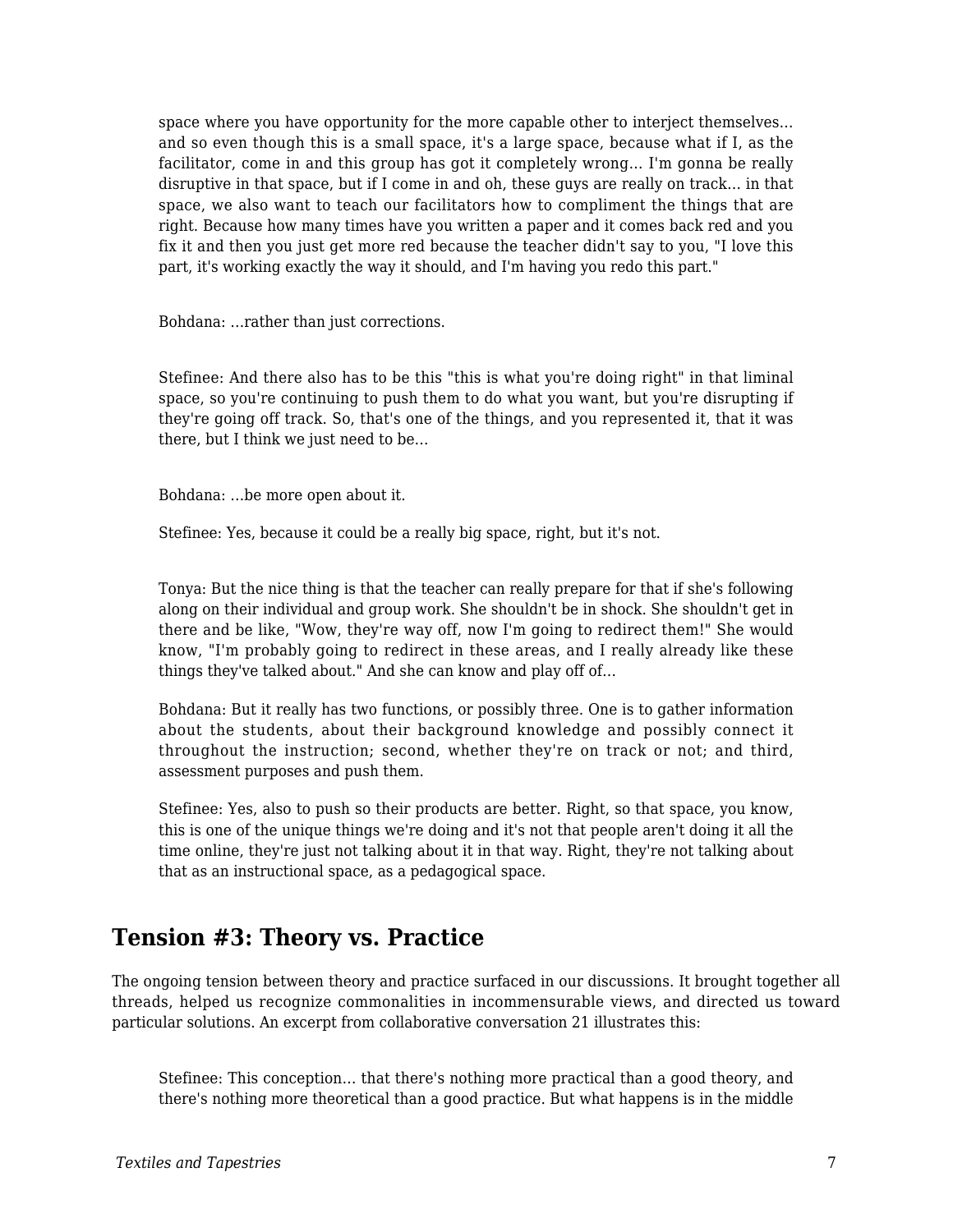– the way in which these bump against each other, just like you said, is in an experience… So, the tension between theory and practice shows up…

Bohdana: … in experience.

Stefinee: In experience and creates a space, do you see what I mean?... So, as you're working to create this online course, then there's the theory of adult learning and the theory of online design.

Bohdana: All these theories that you need to inspect… in different ways. But it's the experience that defines what the elements are going to be.

Stefinee: It's the experience that makes that tension show up.

When tension between theory and practice emerges in experience, it creates a space for negotiating contextualized solutions. This understanding led us to bring theory and practice together in an iterative process, moving from theory to practice and back, focusing on specific learning tasks with the purposeful alignment of technology and pedagogy.

## **Pedagogical Intent**

Through our analysis, we uncovered a conceptual pattern fundamental to our work and a driving concept guiding the alignment of pedagogy and technology. We call it *pedagogical intent* and defined it as careful consideration of how intended learning experiences emerge in a specific learning task through making strategic choices to facilitate learning, which in turn guides an intentional selection of content, activities, and tools. In our work, we continually asked as we aligned pedagogy with available technology: (A) What is the pedagogical intent for the learning experience/event and associated tasks? (B) How could related pedagogical needs and technological resources be optimized? This process is made visible in Figure 2.

#### **Figure 2**

*A Visual Representation of the Process of Alignment of Pedagogy with Technology*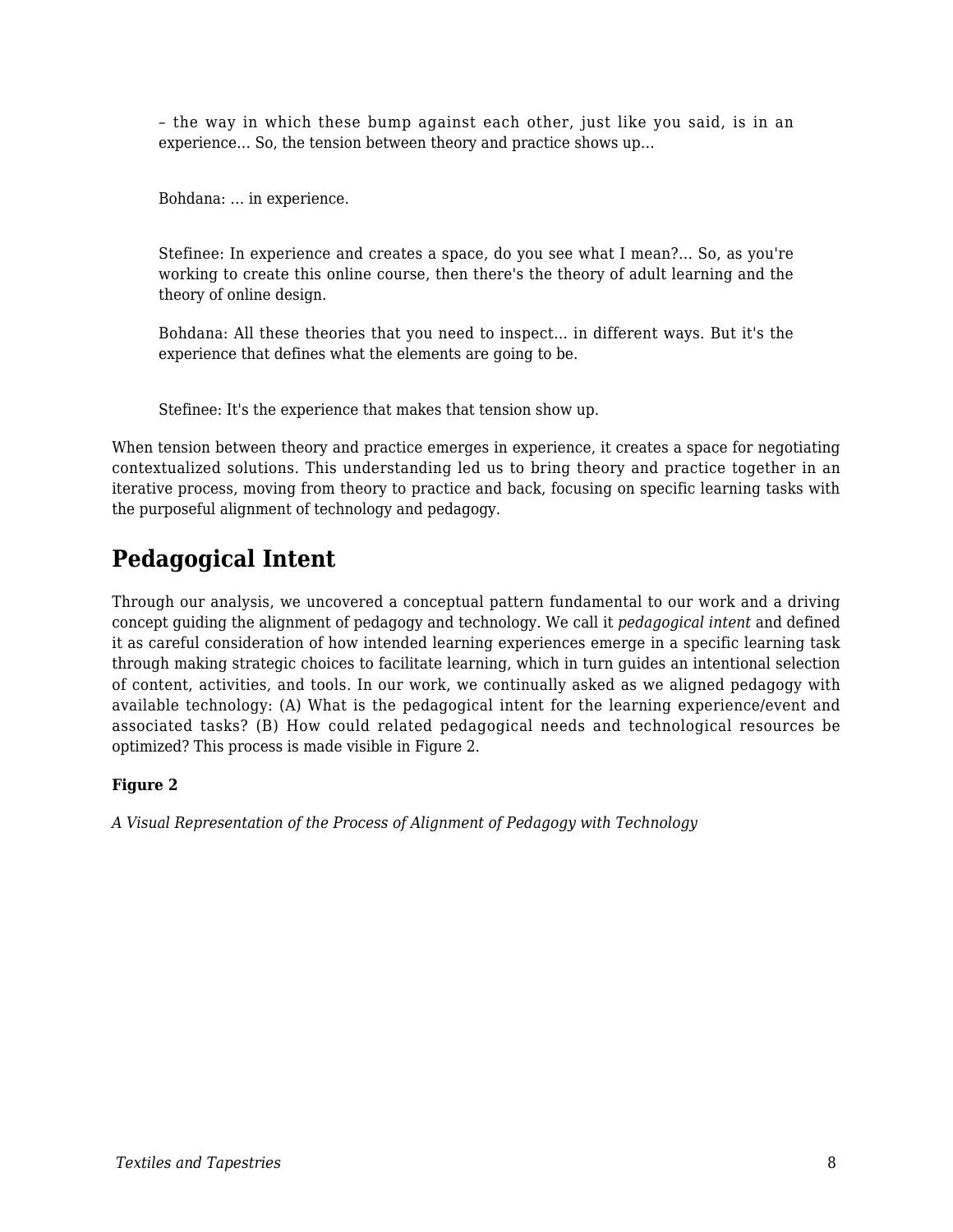

Steps 1 through 4 represent attending to pedagogical intent (question A), always centered around a learning experience/event (1). Initially, the core components of the task are examined: learner's needs, the context, anticipated response, and the needs of the teacher (2). Next, the core methods are considered, which, in our context, included a variety of interactions, active collaboration, and promotion of dialogue (3). Then the core strategies and ways they support learning are scrutinized (4). Notice the connection of the core methods and strategies with core attributes of the pedagogical layer identified earlier. Steps 5 through 8 represent the attention to optimizing technological resources as guided by pedagogical needs (question B). Technology tools utilized in instruction should enhance the pedagogical purposes of the event and should be intentionally selected based on availability, affordances, and pedagogical purposes (5). The process examines how tasks using the selected tool emerge as a learning experience for a learner in online modality through a reexamination of learners' and instructor's needs, context, and anticipated response (6). Then we reexamine whether the tool successfully supports the use of selected core methods (7) and core strategies (8), which can be adjusted to meet the desired pedagogical purposes identified earlier. Additional cycles of steps 5 through 8 can occur until a satisfactory alignment of the technology with pedagogical intent is reached. In designing a series of learning activities or a specific one, strategic choices of content, activities, and tools can be made through careful attention to the pedagogical intent in the immediate task as well as consideration of the overall goals of the course.

#### **Conclusion**

Several assertions for understanding emerged from this self-study, allowing us to make sense of tensions present in our collaborative efforts, identify patterns in our practice, and propose principles and processes to improve our practice. First, recognizing the tension between a focus on presentation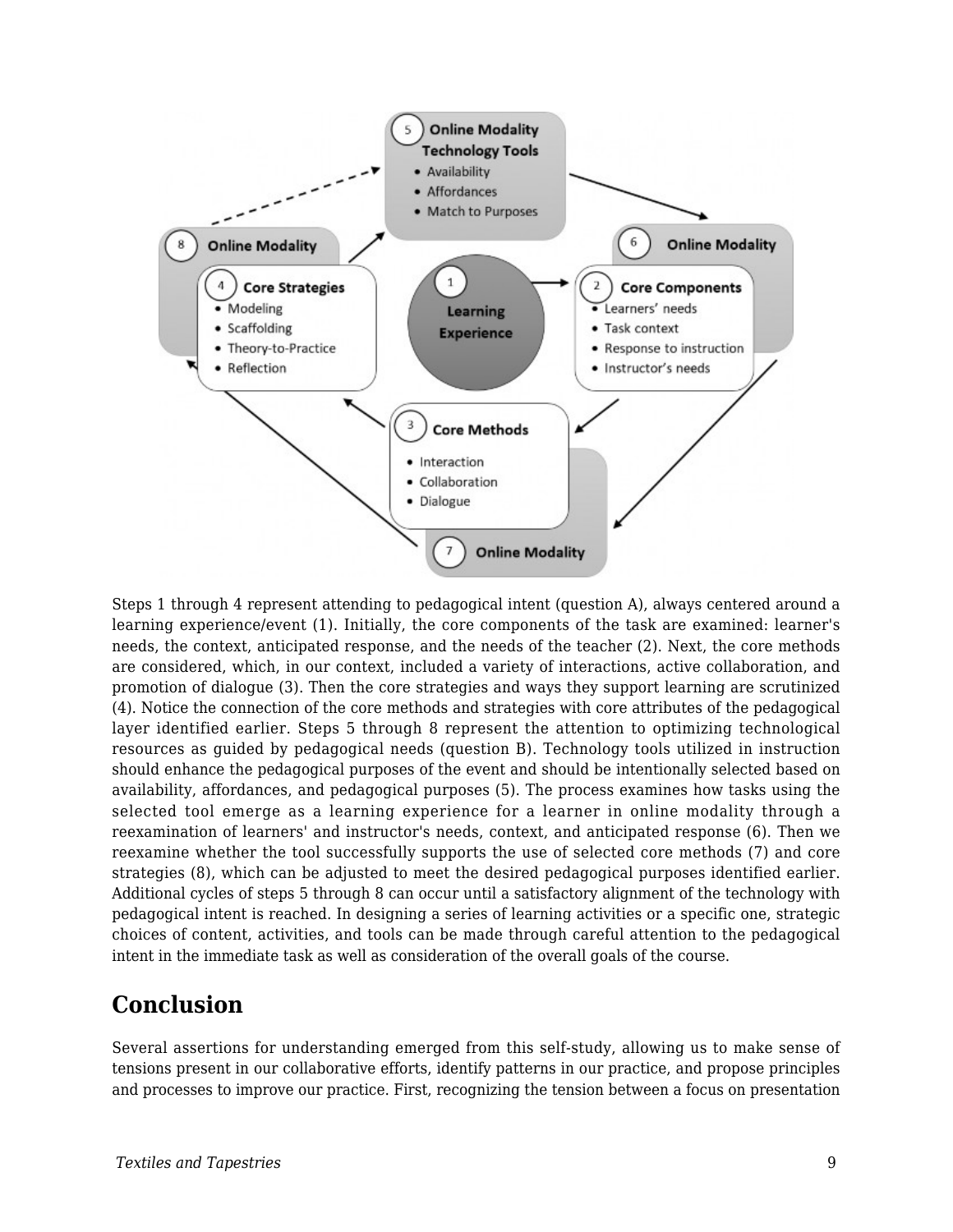and a focus on pedagogy helped us conceptualize the design process as an alignment of key layers. According to Graham and colleagues (2014), attending to specific issues of presentation as well pedagogy is critical when we design and develop technology-mediated instruction. Our analysis suggests that the process of alignment of pedagogical and technological layers is possible, feasible, and possibly beneficial in increasing the quality and effectiveness of the online course instructional design. Indeed, it seems the attention to the underlying pedagogical principles and careful application of content and context-dependent practices (methods and strategies), not merely the use of innovative technological tools, make effective instruction and learning online possible. When used for and matched to clear pedagogical goals, various technology tools can be effectively employed to improve instruction in face-to-face, blended, or online modality.

Our analysis also implied that successful alignment of pedagogy and technology could be supported by identifying core attributes within the pedagogical design layer and by purposefully identifying certain instructional elements as fixed or fluid. Identifying core attributes helps designers examine underlying theoretical principles that bring about particular learning experiences leading to desired learning outcomes, potentially resulting in original, contextually- sensitive, and conceptually sound designs. By purposefully recognizing certain instructional elements as fixed (design-based) and other elements as fluid (instruction-based), designers can take advantage of unique affordances provided by technology, strategically plan for instances where facilitators can attend to learners, adjust instruction as necessary, and enhance the overall learning experience.

Finally, our analysis led us to identify pedagogical intent as a potentially valuable guiding principle enabling instructional designers to align elements of the physical and pedagogical layers while attending to pedagogical purposes during design and development of online learning experiences. This increased attention to underlying pedagogy and alignment of pedagogy with affordances of available technological tools has the potential to increase the instructional quality and effectiveness of online course designs (Graham et al., 2014). It is also possible that designers who attend to the underlying pedagogy will engage in a more purposeful design of meaningful online collaborative and participatory learning experiences (Harasim, 2017; Hrastinski, 2009), which may be essential for development of effective online TPD. The notion of pedagogical intent, as well as the process of alignment of pedagogy with technology, contributes to our understanding of *why* specific oTPD designs may be more effective than others (Borko et al., 2010; Dede et al., 2009).

Using S-STEP methodology offered a powerful means of collaborative inquiry into our situated practice with the aim to improve that practice. The methodology of self-study allowed us

to not only engage as critical friends in a dialogue generating the data but also in a dialogue about the data, the analysis, and the interpretation attending systematically to the context of knowledge construction and the effect our knowledge and embodied practices have on the research process itself. This study is limited in scope as the context of each course design is highly specific. Processes that are applicable in one context may not apply or transfer to another course design context. Future work may seek to analyze the process of aligning design layers during the design of other online courses and explore the efficacy of pedagogical intent in guiding the design process in other contexts.

### **References**

Allman, B. & Leary, H. (2020). Pedagogical intent: Aligning pedagogy with technology in online course design. [Manuscript submitted for publication]. Instructional Psychology & Technology,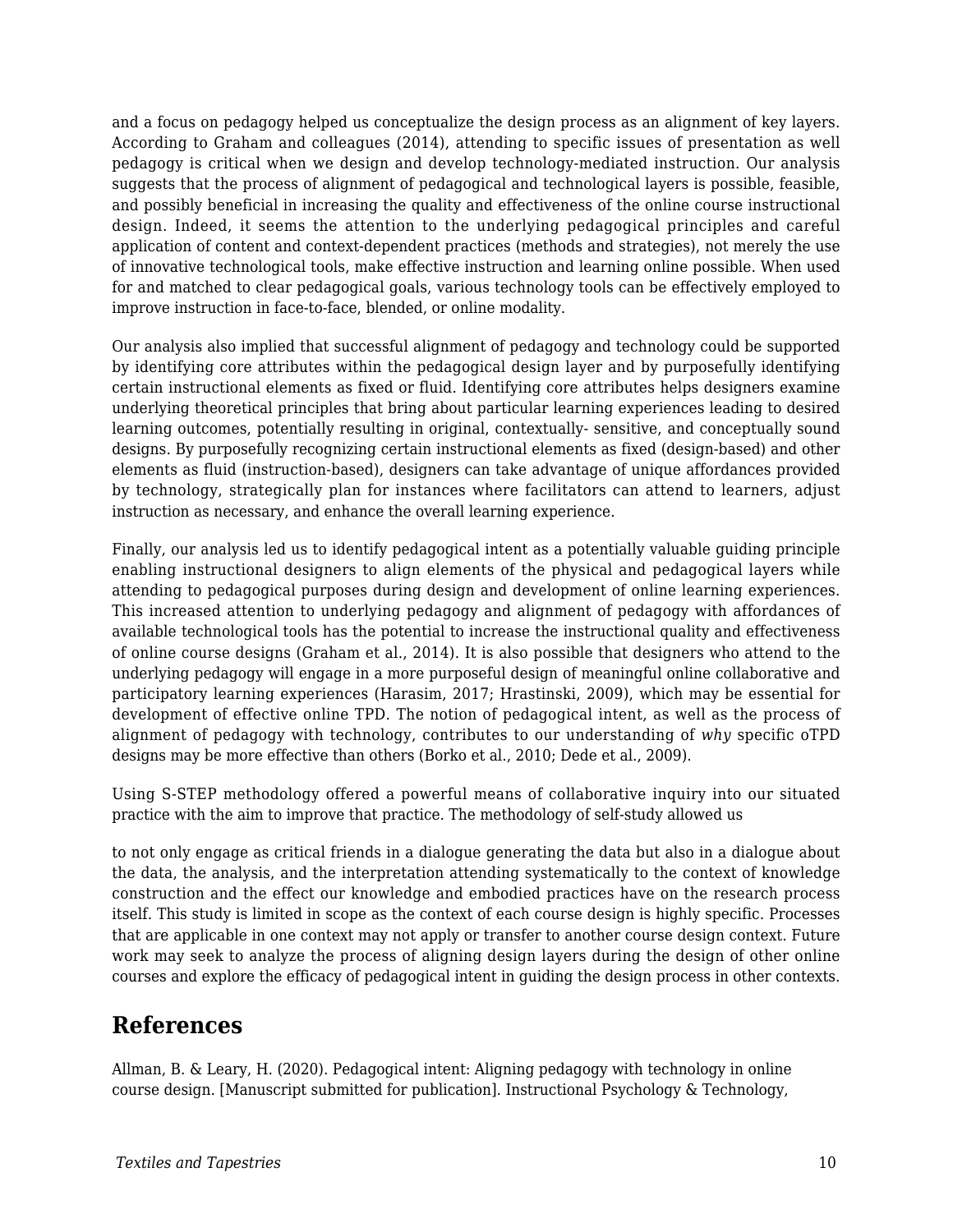Brigham Young University.

Anderson, T. (2008). Toward a theory of online learning. In T. Anderson & F. Elloumi (Eds.), *Theory and practice of online learning* (2nd ed., pp. 45–74). Athabasca University. Retrieved from http://cde.athabascau.ca/online\_book/

Antonenko, P. D., Dawson, K., & Sahay, S. (2017). A framework for aligning needs, abilities and affordances to inform design and practice of educational technologies. *British Journal of Educational Technology*, *48*(4), 916-927.

Bandura, A., & Walters, R. H. (1977). *Social learning theory* (Vol. 1). Prentice-Hall.

Berry, A. (2007). *Tensions in teaching about teaching: Understanding practice as a teacher educator* (Vol. 5). Springer Science & Business Media.

Borko, H., Jacobs, J., & Koellner, K. (2010). Contemporary approaches to teacher professional development. *International encyclopedia of education*, *7*(2), 548-556.

Bower, M. (2008). Affordance analysis – matching learning tasks with learning technologies. Educational Media International, 45(1), 3–15. https://doi.org/10.1080/09523980701847115

Corbin, J., & Strauss, A. (2008). *Basics of qualitative research: Techniques and procedures for developing grounded theory* (3rd ed.). SAGE Publications.

Dalton, S. S., & Tharp, R. G. (2002). Standards for pedagogy: research, theory and practice. In G. Wells & G. Claxton (Eds.), *Learning for life in the 21st century: Sociocultural perspectives on the future of education* (pp. 181–194). Blackwell Publishers. https://doi.org/10.1002/9780470753545.ch14

Darling-Hammond, L., Hyler, M., & Gardner, M. (2017). *Effective teacher professional development*.

Dede, C., Ketelhut, D., Whitehouse, P., Breit, L., & McCloskey, E. M. (2009). A research agenda for online teacher professional development. *Journal of Teacher Education*, *60*(1), 8–19. https://doi.org/10.1177/0022487108327554

Desimone, L. M. (2009). Improving impact studies of teachers' professional development: Toward better conceptualizations and measures. *Educational Researcher*, *38*(3), 181– 199. https://doi.org/10.3102/0013189X08331140

Ertmer, P. A., & Ottenbreit-Leftwich, A. (2013). Removing obstacles to the pedagogical changes required by Jonassen's vision of authentic technology-enabled learning. *Computers and Education*, *64*, 175–182. https://doi.org/10.1016/j.compedu.2012.10.008

Garrison, D. R., & Vaughan, N. D. (2008). *Blended learning in higher education: Framework, principles and guidelines*. Wiley & Sons.

Graham, C. R., Henrie, C. R., & Gibbons, A. S. (2014). Developing models and theory for blended learning research. In A. G. Picciano, C. D. Dziuban, & C. R. Graham (Eds.), *Blended learning: Research perspectives* (Vol. 2, pp. 13–33). Routledge.

Guskey, T. R. (2002). Professional development and teacher change. *Teachers and Teaching*, *8*(3), 381-391.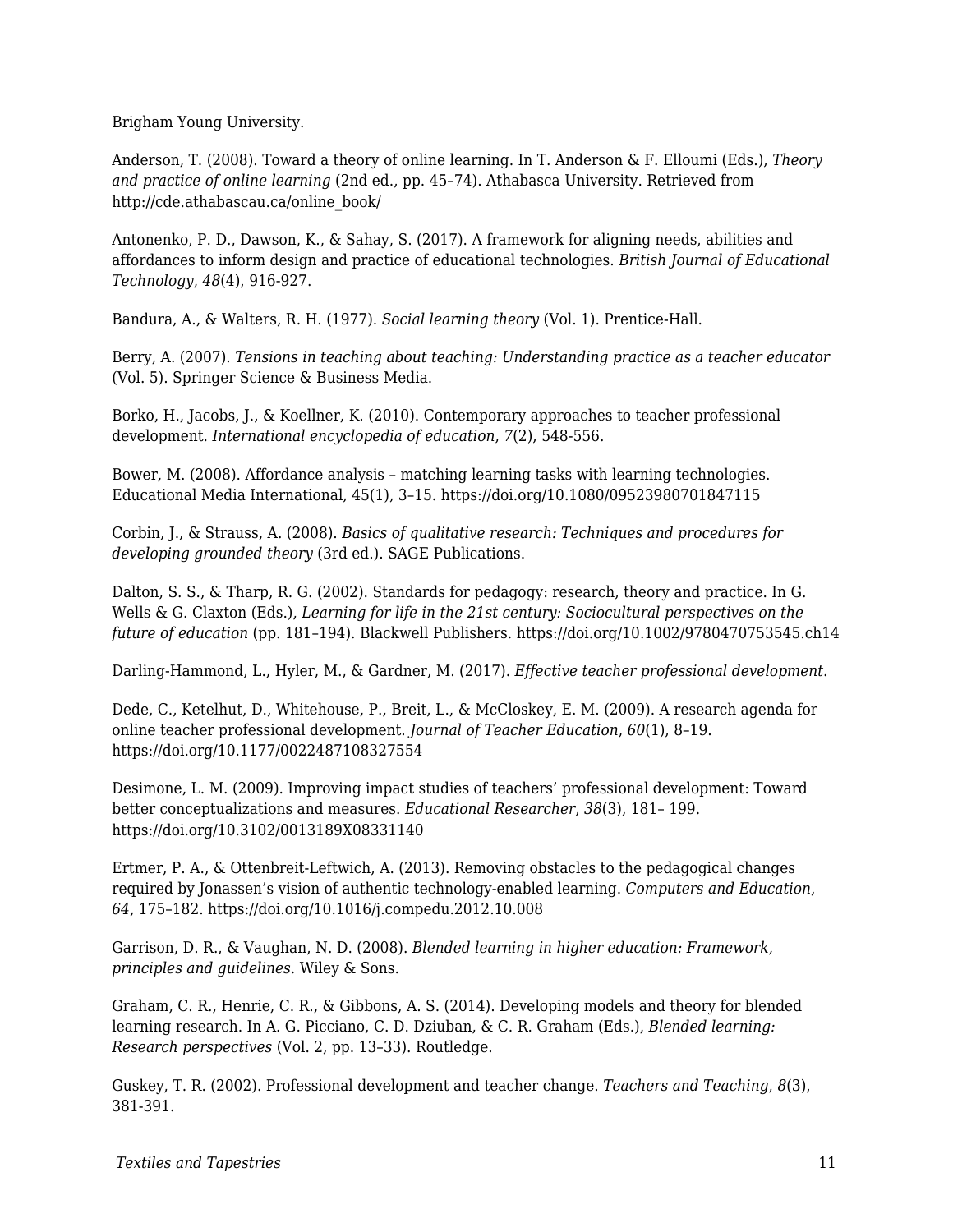Hamilton, M. L., & Pinnegar, S. (2017). Self-study of teaching and teacher education practices methodology and the digital turn. In *Being self-study researchers in a digital world* (pp. 11-29). Springer, Cham.

Harasim, L. (2017). *Learning theory and online technologies* (2nd ed.). Routledge.

Hrastinski, S. (2009). A theory of online learning as online participation. *Computers and Education, 52*(1), 78–82. https://doi.org/10.1016/j.compedu.2008.06.009

LaBoskey, V. K. (2004). The methodology of self-study and its theoretical underpinnings. In *International handbook of self-study of teaching and teacher education practices (pp. 817-869).* Springer, Dordrecht.

Lincoln, Y. S., & Guba, E. G. (1985). *Naturalistic inquiry*. SAGE Publications.

Maxwell, J. A., & Miller, B. (2012). Real and virtual relationships in qualitative data analysis. In A realist approach for qualitative research (pp. 109–125). SAGE Publications.

McKenney, S., & Reeves, T. C. (2018). *Conducting educational design research*. Routledge.

Penuel, W. R., Fishman, B. J., Yamaguchi, R., Lawrence, P., & Gallagher, L. P. (2007). What makes professional development effective? Strategies that foster curriculum implementation. *American Educational Research Journal*, *44*(4), 921–958.

Picciano, A. G. (2017). Theories and frameworks for online education: Seeking an integrated model. *Online Learning*, *21*(3), 166–190. https://doi.org/10.24059/olj.v21i3.1225

Pinnegar, S., & Hamilton, M. L. (2009). *Self-study of practice as a genre of qualitative research: Theory, methodology, and practice*. Springer. https://doi.org/10.1007/978-1-4020-9512-2

Rodgers, C. R. & Raider-Roth, M. B. (2006). Presence in teaching. *Teachers and Teaching: Theory and Practice*, *12* (3), 265-287.

Ryan, G. W., & Bernard, H. R. (2003). Techniques to identify themes. *Field Methods*, *15*(1), 85– 109. https://doi.org/10.1177/1525822X02239569

 Van Merriënboer, J. J., & Kirschner, P. A. (2017). *Ten steps to complex learning: A systematic approach to four-component instructional design.* Routledge.

Yanchar, S. C., & Gabbitas, B. W. (2011). Between eclecticism and orthodoxy in instructional design. *Educational Technology Research and Development*, *59*(3), 383-398.

Vygotsky, L. S. (1978). *Mind in society* (M. Cole, V. John-Steiner, S. Scribner, & E. Souberman, Eds.).

Wiggins, G., & McTighe, J. (2005). *Understanding by design* (Expanded 2 ed.). Merrill/Prentice Hall and ASCD.